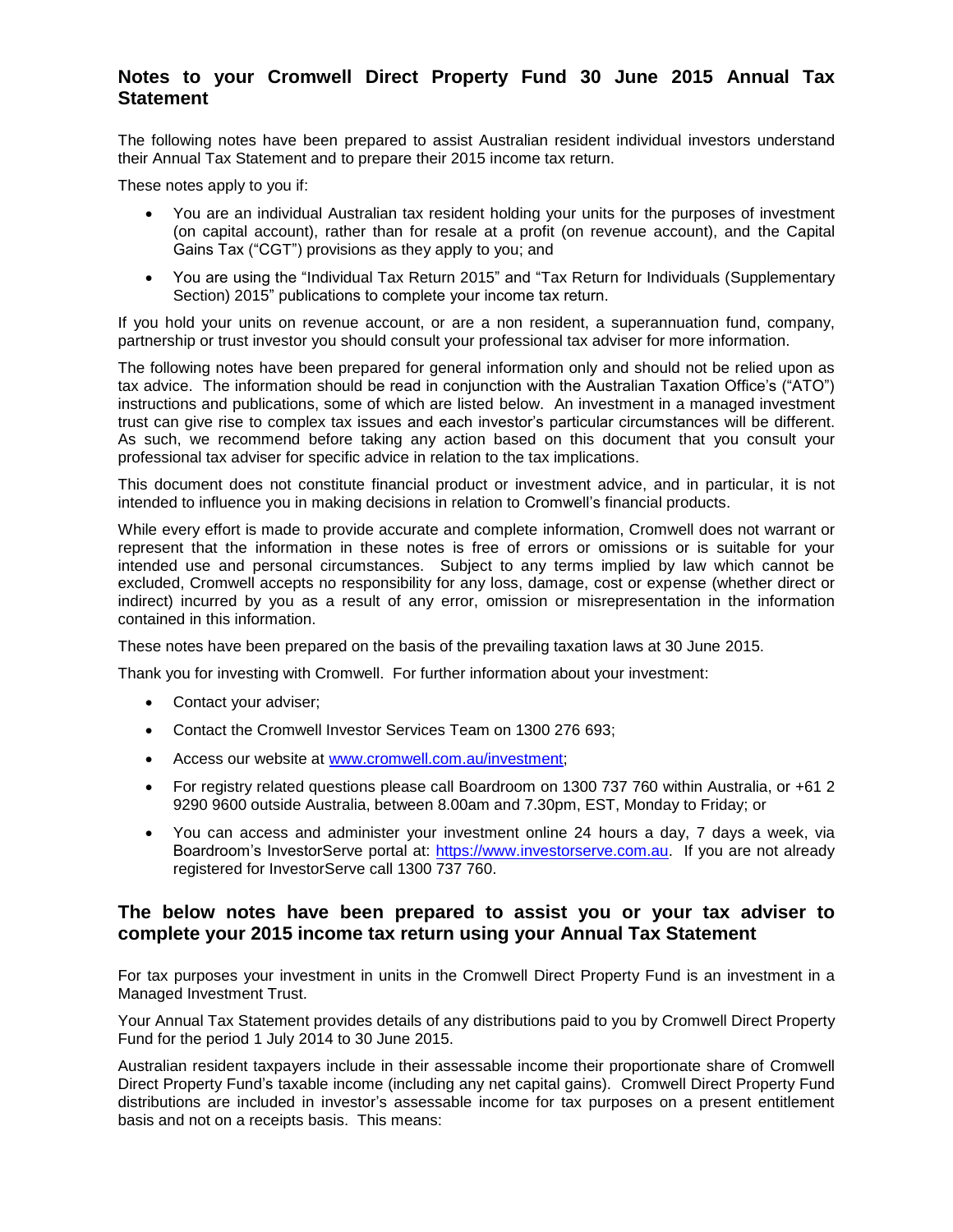- the distribution paid in July 2015 in relation to the June 2015 month is included in your 2015 Annual Tax Statement; and
- the distribution paid in July 2014 in relation to the June 2014 month is not included in your 2015 Annual Tax Statement as it was included in your 2014 Annual Tax Statement).

For tax purposes the distributions from Cromwell Direct Property Fund may comprise separate components including interest, dividends, other Australian taxable income, foreign income, capital gains and tax deferred amounts.

#### **Taxable Income – Question 13**

Using your Annual Tax Statement and the "Tax Return for Individuals (Supplementary Section) 2015" you should include at Question 13 of your income tax return any non-primary production income amount (label 13U) and any franked distribution amount (label 13C) (including any franking credit amount at label 13Q). See Part A of your Annual Tax Statement for these amounts.

### **Capital Gains – Question 18**

Cromwell Direct Property Fund has capital gains during the income tax year as a result of disposing of one of the buildings in the underlying trusts. Your proportionate share of the net capital gain is outlined on your Annual Tax Statement and should be included in your income tax return at Question 18.

The CGT capital gains tax components of your distribution comprise the following:

- The Discounted Capital Gain amount represents your share of realised net capital gains as determined applying the CGT 50% discount method for individual tax payers.
- The CGT Concession Amount represents the distribution of 'non-assessable' realised gains determined under the CGT 50% discount method for individual tax payers and does not reduce the CGT cost base of your units.

Unitholders should refer to the ATO's "Guide to Capital Gains Tax 2015" or "Personal Investors Guide to Capital Gains Tax 2014-15" or should consult their professional tax adviser to calculate their net capital gains for the year.

Where applicable, the CGT 50% discount method for individuals has been applied in calculating the net capital gains for your Annual Tax Statement. Non individual tax payers including companies and and superannuation fund security holders are required to calculate net capital gains differently.

#### **Tax Deferred Amounts**

It is important that you apply the correct tax treatment to the tax deferred component of your Cromwell Direct Property Fund distributions. While tax deferred amounts are generally not immediately assessable for income tax purposes they will reduce the capital gains tax ("CGT") cost base of your Cromwell Direct Property Fund units.

In addition you make a capital gain (even if you do not sell your units) if the sum of the tax deferred amounts received exceeds the cost base of the units at the end of an income tax year.

If you hold your Cromwell Direct Property Fund units for more than one year you may be able to reduce any capital gain on account by the CGT 50% discount.

Any capital gain arising from tax deferred amounts in excess of your Cromwell Direct Property Fund unit cost base is not included in your Annual Tax Statement, and if applicable you will need to calculate this amount and separately include it at Question 18 of your income tax return. We recommend you refer to the ATO's publications "Guide to Capital Gains Tax 2015" or "Personal Investors Guide to Capital Gains Tax 2014-15" or contact your professional tax adviser for further information.

To obtain copies of these ATO publications please phone the ATO publications distribution service on 1300 720 092, 13 36 77 (for the hearing impaired) or visit the ATO website at [www.ato.gov.au](http://www.ato.gov.au/) and select Print Publications from the right hand menu.